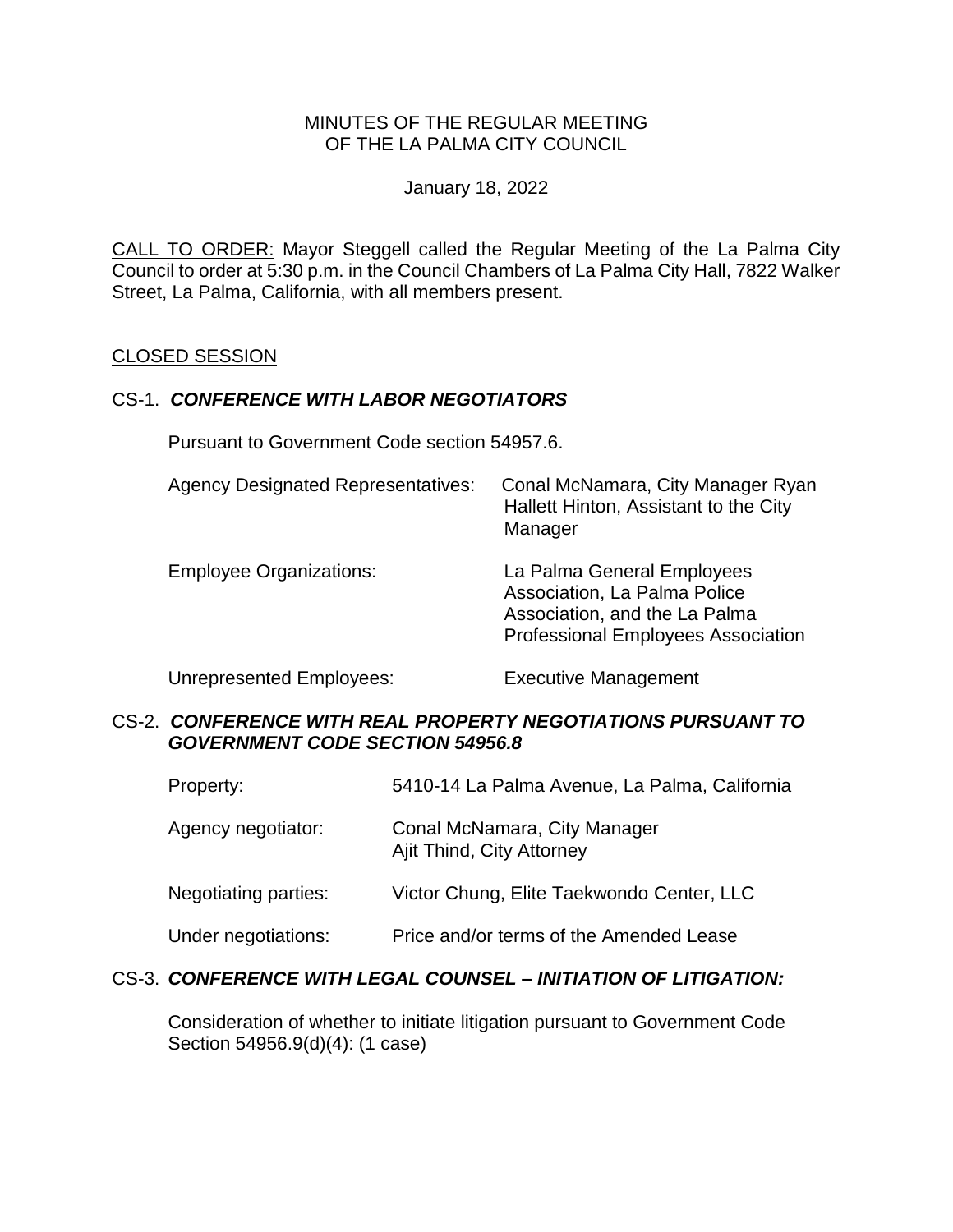# CS-4. *CONFERENCE WITH REAL PROPERTY NEGOTIATIONS PURSUANT TO GOVERNMENT CODE SECTION 54956.8*

| Property:            | Approximately a 900 square feet portion of 8441<br>Moody Street, La Palma, California, 90623 |
|----------------------|----------------------------------------------------------------------------------------------|
| Agency negotiator:   | Conal McNamara, City Manager<br>Ajit Thind, City Attorney                                    |
| Negotiating parties: | Smartlink on behalf of AT & T                                                                |
| Under negotiations:  | Price and/or terms for a Lease Agreement                                                     |

Mayor Steggell recessed to Closed Session at 5:31 p.m.

Mayor Steggell reconvened in Open Session at 6:30 p.m. and asked for a report.

City Attorney Thind responded that there were no reportable actions out of Closed Session.

| PLEDGE OF ALLEGIANCE:    | Council Member Goodman                                                                                                                                                                                                                          |
|--------------------------|-------------------------------------------------------------------------------------------------------------------------------------------------------------------------------------------------------------------------------------------------|
| INVOCATION:              | Mayor Steggell                                                                                                                                                                                                                                  |
| <b>ROLL CALL:</b>        |                                                                                                                                                                                                                                                 |
| Council Members present: | Mayor Pro Tem Baker, Council Member<br>Goodman, Mayor Steggell, and Council<br>Member Waldman                                                                                                                                                   |
| Council Members absent:  | <b>Council Member Patel</b>                                                                                                                                                                                                                     |
| City Officials present:  | Conal McNamara, City Manager<br>Ajit Thind, City Attorney<br>Mike Belknap, Community Services Director<br>Scott Hutter, Planning Manager<br>Terry Kim, Police Chief<br>Joe Cisneros, Management Analyst<br>Mike Matsumoto, Financial Consultant |

City Council Meeting January 18, 2022 Page 2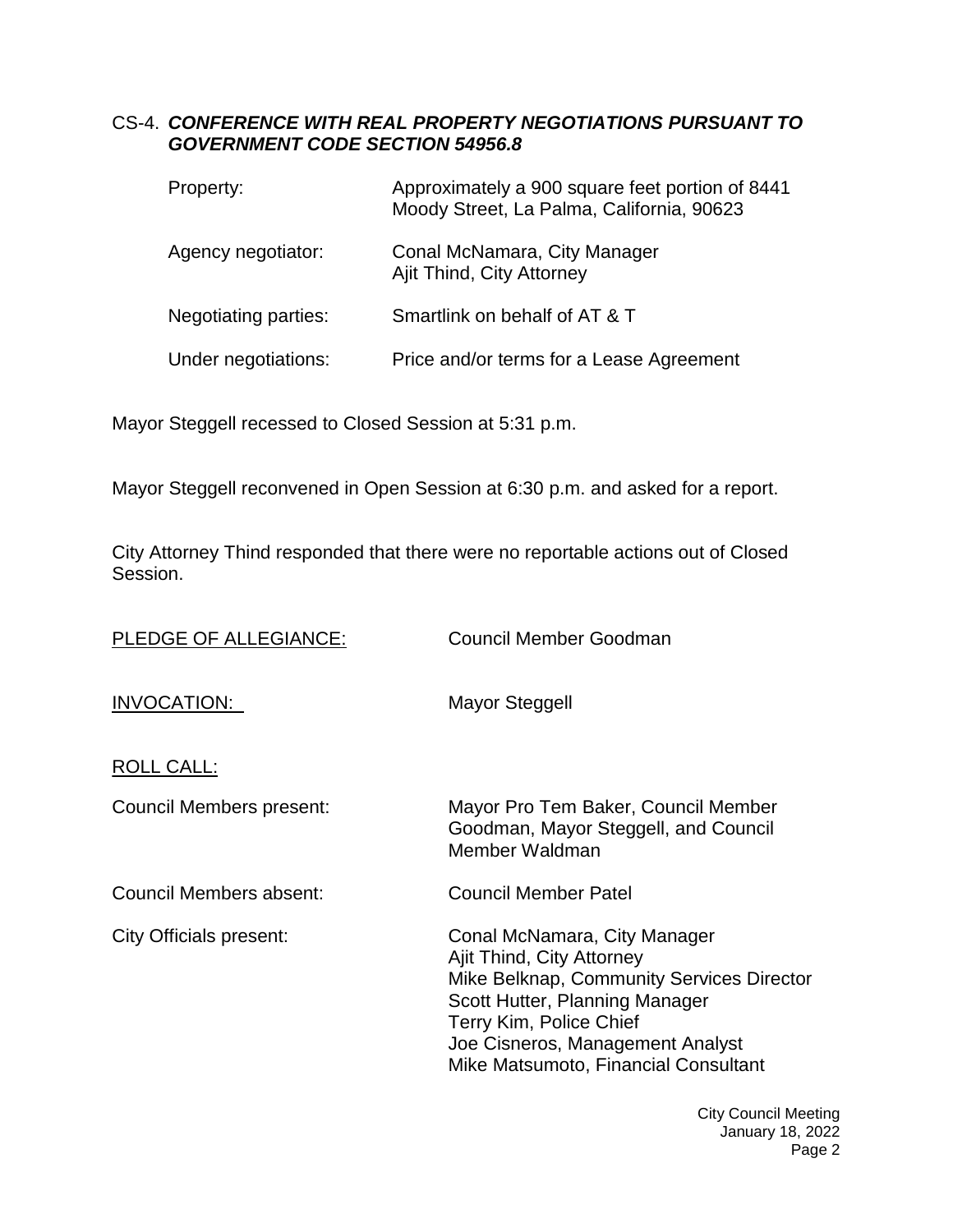### [PRESENTATIONS](https://lapalma.granicus.com/MediaPlayer.php?view_id=&clip_id=1276&meta_id=171651)

- 1. [Mayor Steggell presented a Proclamation in recognition of Korean American Day.](https://lapalma.granicus.com/MediaPlayer.php?view_id=&clip_id=1276&meta_id=171692)
- 2. [Superintendent Mike Matsuda from Anaheim Union High School District and Board](https://lapalma.granicus.com/MediaPlayer.php?view_id=&clip_id=1276&meta_id=171694)  [Members gave a presentation on School District's Artificial Intelligence program.](https://lapalma.granicus.com/MediaPlayer.php?view_id=&clip_id=1276&meta_id=171694)

#### [ORAL COMMUNICATIONS](https://lapalma.granicus.com/MediaPlayer.php?view_id=&clip_id=1276&meta_id=171653)

Keith Nelson, a La Palma resident, addressed the City Council regarding his opposition to the landscape maintenance of the City's medians and public property.

#### [RECESS THE CITY COUNCIL AND CONVENE AS THE CITY OF LA PALMA AS](https://lapalma.granicus.com/MediaPlayer.php?view_id=&clip_id=1276&meta_id=171661)  [SUCCESSOR AGENCY TO THE DISSOLVED COMMUNITY DEVELOPMENT](https://lapalma.granicus.com/MediaPlayer.php?view_id=&clip_id=1276&meta_id=171661)  [COMMISSION](https://lapalma.granicus.com/MediaPlayer.php?view_id=&clip_id=1276&meta_id=171661) AT 6:59 P.M.

Mayor Steggell stated, "The City Council will now recess and convene as the Successor Agency to the Dissolved Community Development Commission of the City of La Palma. Members of the La Palma City Council receive no compensation or stipend as a result of convening or participating in either the Successor Agency or otherwise as serving as members of the Successor Agency."

### [CONSENT CALENDAR](https://lapalma.granicus.com/MediaPlayer.php?view_id=&clip_id=1276&meta_id=171655)

1. Approval of Successor Agency Minutes

Minutes of the December 7, 2021, Regular Meeting of the Successor Agency.

Council Member Goodman made a motion to approve Consent Calendar Item A.

The motion was seconded by Council Member Waldman and carried on the following vote:

| AYES: | Mayor Pro Tem Baker, Council Member<br>Goodman, Mayor Steggell, and Council<br>Member Waldman |
|-------|-----------------------------------------------------------------------------------------------|
| NOES: | <b>None</b>                                                                                   |

- 
- ABSENT: Council Member Patel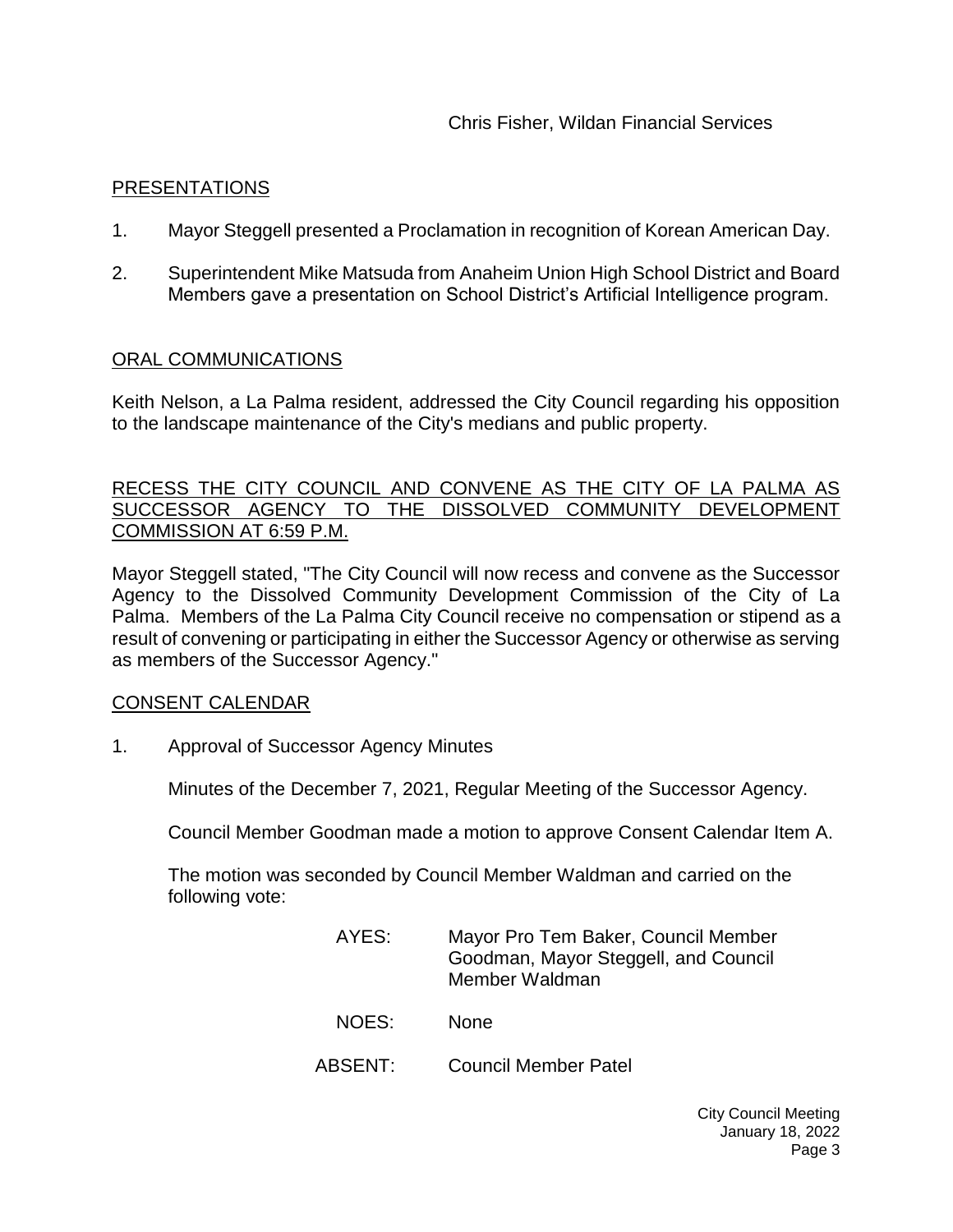# PUBLIC HEARINGS

None Scheduled.

# REGULAR ITEMS

None Scheduled.

## [ADJOURN THE CITY OF LA PALMA AS SUCCESSOR AGENCY TO THE DISSOLVED](https://lapalma.granicus.com/MediaPlayer.php?view_id=&clip_id=1276&meta_id=171663)  [COMMUNITY DEVELOPMENT COMMISSION AND RECONVENE AS THE CITY](https://lapalma.granicus.com/MediaPlayer.php?view_id=&clip_id=1276&meta_id=171663)  [COUNCIL AT 7:00 P.M.](https://lapalma.granicus.com/MediaPlayer.php?view_id=&clip_id=1276&meta_id=171663)

# [CONSENT CALENDAR](https://lapalma.granicus.com/MediaPlayer.php?view_id=&clip_id=1276&meta_id=171665)

1. Waive the Reading of All Ordinances

Waive the reading of all Ordinances in their entirety and read by title only.

- 2. Approval of Council Minutes Minutes of the December 7, 2021, Regular Meeting of the City Council.
- 3. Approval of Register of Demands

Resolution No. 2022-01 approving the Registers of Demands for December 20, 2021, January 4, 2022, and January 18, 2022.

4. Update to Statement of Investment Policy and Fund Balance Reserve Policy

Resolution No. 2022-02 updating the Statement of Investment Policy and approve the updated Fund Balance Reserve Policy.

5. First Quarter Operating Report, Fiscal Year 2021-22

Receive and file the First Quarter Operating Report, Fiscal Year 2021-22.

6. 2022 Legislative Platform

Adopt the City of La Palma's 2022 State and Federal Legislative Platform.

7. Support of Federal PFAS Legislation that Protects Ratepayers and Water/Wastewater Agencies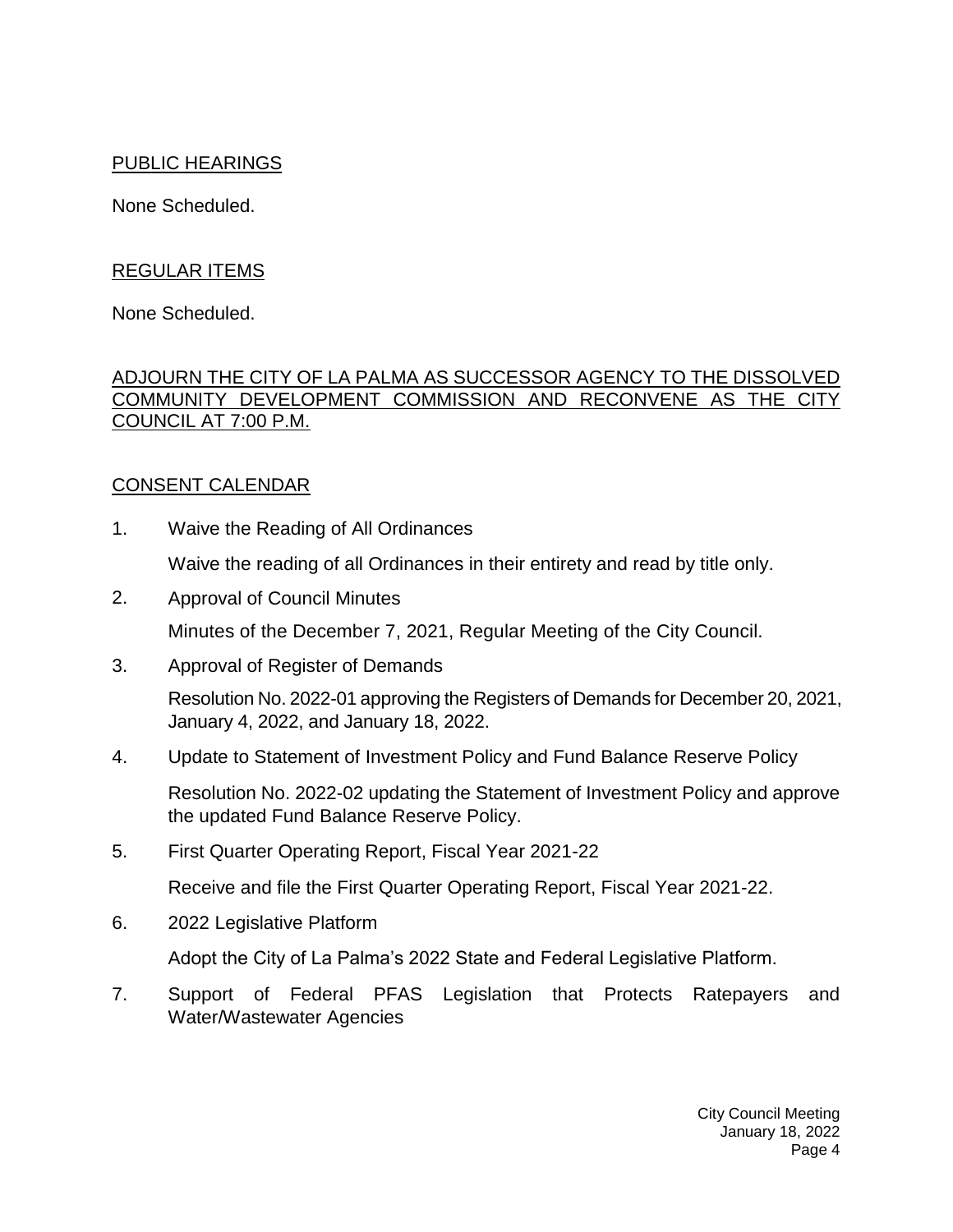Resolution No. 2022-03 supporting federal PFAS legislation that protects ratepayers and water/wastewater agencies.

8. Resolution Certifying the City's Commitment to Project Submitted for Coronavirus Response and Relief Supplemental Appropriations Act of 2021 (CRRSAA) Funding through the Orange County Transportation Authority 2021 Pavement Management Relief Funding Program

Resolution No. 2022-04 certifying the City's commitment to La Palma Avenue pavement preservation and improvements project submittal for Coronavirus Response and Relief Supplemental Appropriations Act of 2021 (CRRSAA) funding through the Orange County Transportation Authority 2021 Pavement Management Relief Funding Program10.

9. Support for Assembly Bill (AB) 1595 to allow the California Department of Veterans Affairs (CalVet) to design, develop, and construct a state-operated veteran's cemetery in Orange County

Transmit the City Council's letter of support of AB 1595 to Orange County Legislative Affairs, endorsing CalVet to design, develop, and construct a stateoperated veterans cemetery in Orange County.

10. Resolution Accepting FY2020 UASI Grant

Resolution No. 2022-05 approving the acceptance of the Urban Areas Security Initiative (UASI) Grant and authorize the City Manager, or his designee, to complete and sign all necessary materials to facilitate the grant.

11. Consent to Assignment of Information Technology Services Agreement

Authorize the City Manager to Sign the consent to assignment of information technology services agreement letter dated December 3, 2021.

12. Notice of Completion and Acceptance of Work for the Civic Center Roof Project, City Project No. 21-BLDG-04

Accept the work and authorize the Community Services Director to file the Notice of Completion and Acceptance of Work with the Orange County Recorder for the Civic Center Roof Project, City Project No. 21-BLDG-04.

13. Purchase and Installation of City Yard Chlorine Generator Cell Replacement at the City Yard Well from De Nora Water Tech, LLC, and Jeff Jenkins Service **Technician** 

Recommendation that the City Council approve:

a) The purchase of a chlorine generator cell for replacement at the City Yard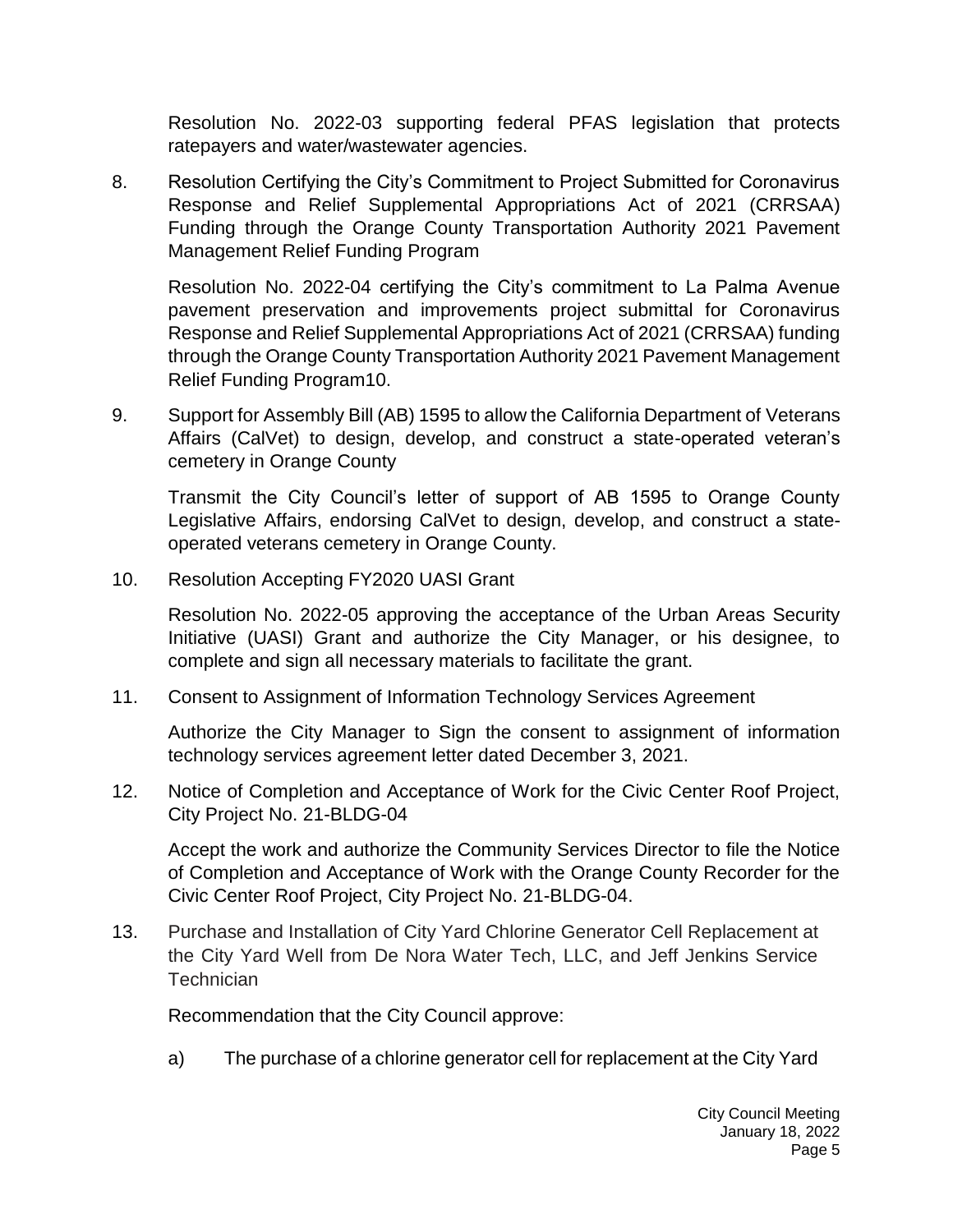Well from De Nora Water Tech, LLC in the amount of \$40,236.40; and

b) Authorize installation utilizing the City's approved contractor Jeff Jenkins Service Technician in the amount of \$6,450.00.

Council Member Waldman made a motion to approve Consent Calendar Items 1 through 13.

The motion was seconded by Mayor Pro Tem Baker and carried on the following vote:

| AYES:   | Mayor Pro Tem Baker, Council Member<br>Goodman, Mayor Steggell, and Council<br>Member Waldman |
|---------|-----------------------------------------------------------------------------------------------|
| NOES:   | <b>None</b>                                                                                   |
| ABSENT: | <b>Council Member Patel</b>                                                                   |

# [PUBLIC HEARINGS](https://lapalma.granicus.com/MediaPlayer.php?view_id=&clip_id=1276&meta_id=171667)

None Scheduled.

# [REGULAR ITEMS](https://lapalma.granicus.com/MediaPlayer.php?view_id=&clip_id=1276&meta_id=171669)

14. Appointments to External Committees and Internal Subcommittees

Recommendation that the City Council discuss the External Committee and Internal Committee appointments pursuant to revised Council Policy 1 – City Council Norms and appoint Representatives and Alternates, where appropriate, to the various External and Internal Committees.

City Manager McNamara introduced the item.

By consensus, the City Council agreed to the appointments to the External Committees and Internal Subcommittees as follows:

Council Member Goodman appointed as the City's Representative and Mayor Pro Tem Baker as the City's Alternate Representative to the California Joint Powers Insurance Authority.

Mayor Steggell appointed as the City's Representative with no Alternate to the Orange County Fire Authority (OCFA).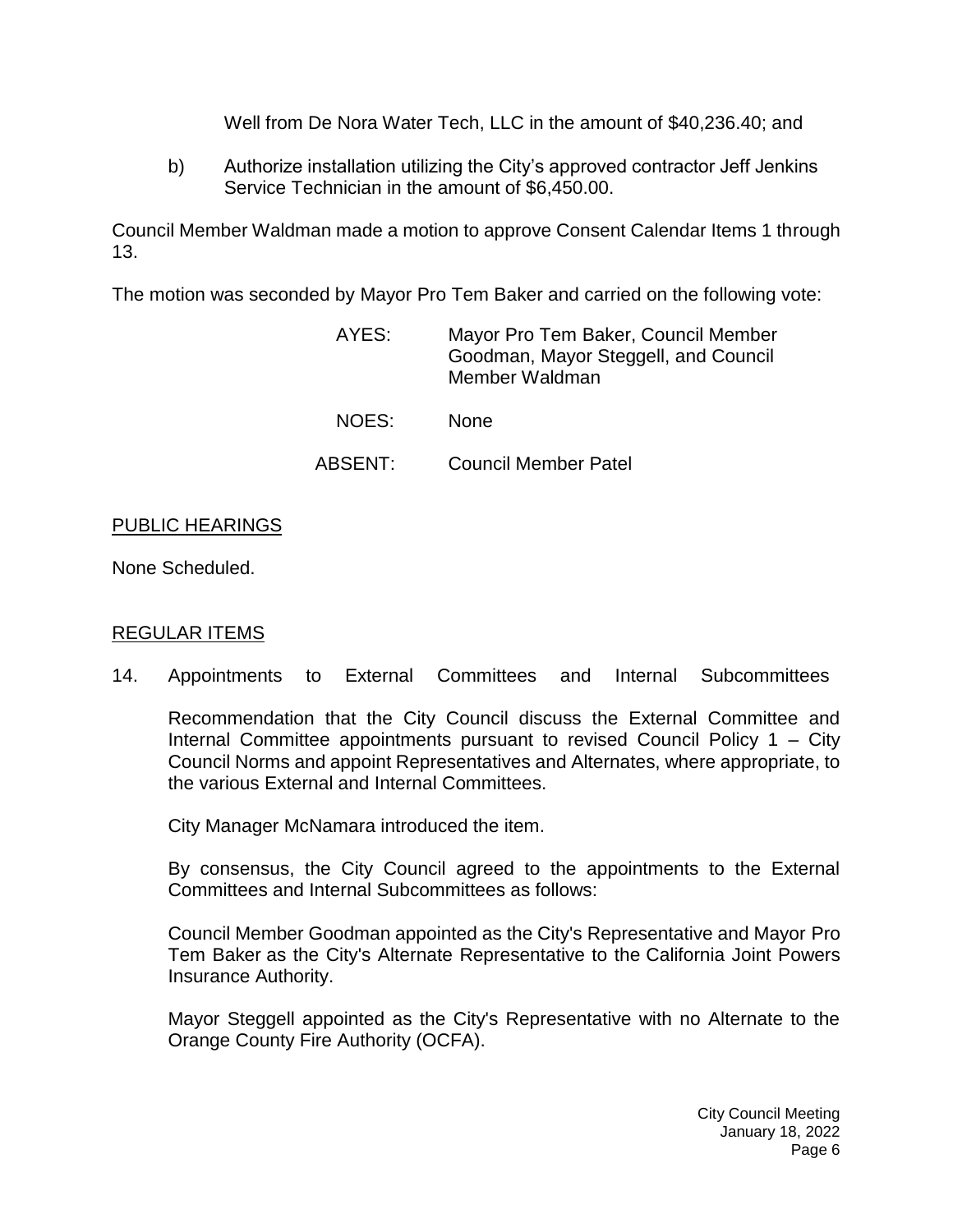Council Member Goodman appointed as the City's Representative and Mayor Pro Tem Baker as the City's Alternate Representative to the Orange County Sanitation District (OCSD). The City Council later confirmed at the January 27, 2022, Special Meeting that Council Member Patel is to be the appointed Alternate Representative.

Mayor Pro Tem Baker appointed as the City's Representative with no Alternate to the Orange County Vector Control District (OCVCD).

Council Member Waldman appointed as the City's Representative and Mayor Pro Tem Baker as the City's Alternate Representative to the Municipal Water District of Orange County (MWDOC).

Mayor Pro Tem Baker appointed as the City's Representative with no Alternate to the Orange County Library Advisory Board (OCLAB).

Council Member Goodman appointed as the City's Representative with no Alternate to the Southern California Association of Governments (SCAG) General Assembly.

All Internal Subcommittees will have the Mayor and Mayor Pro Tem serving in their respective capacities on an as needed basis.

Public Comment:

No members of the public wished to speak.

Mayor Pro Tem Baker made a motion to the External Committee and Internal Subcommittees appointments as described in the consensus.

The motion was seconded by Council Member Waldman and carried on the following vote:

| AYES:   | Mayor Pro Tem Baker, Council Member<br>Goodman, Mayor Steggell, and Council<br>Member Waldman |
|---------|-----------------------------------------------------------------------------------------------|
| NOES:   | <b>None</b>                                                                                   |
| ABSENT: | <b>Council Member Patel</b>                                                                   |

15. Study Session: Water and Sewer Rate Study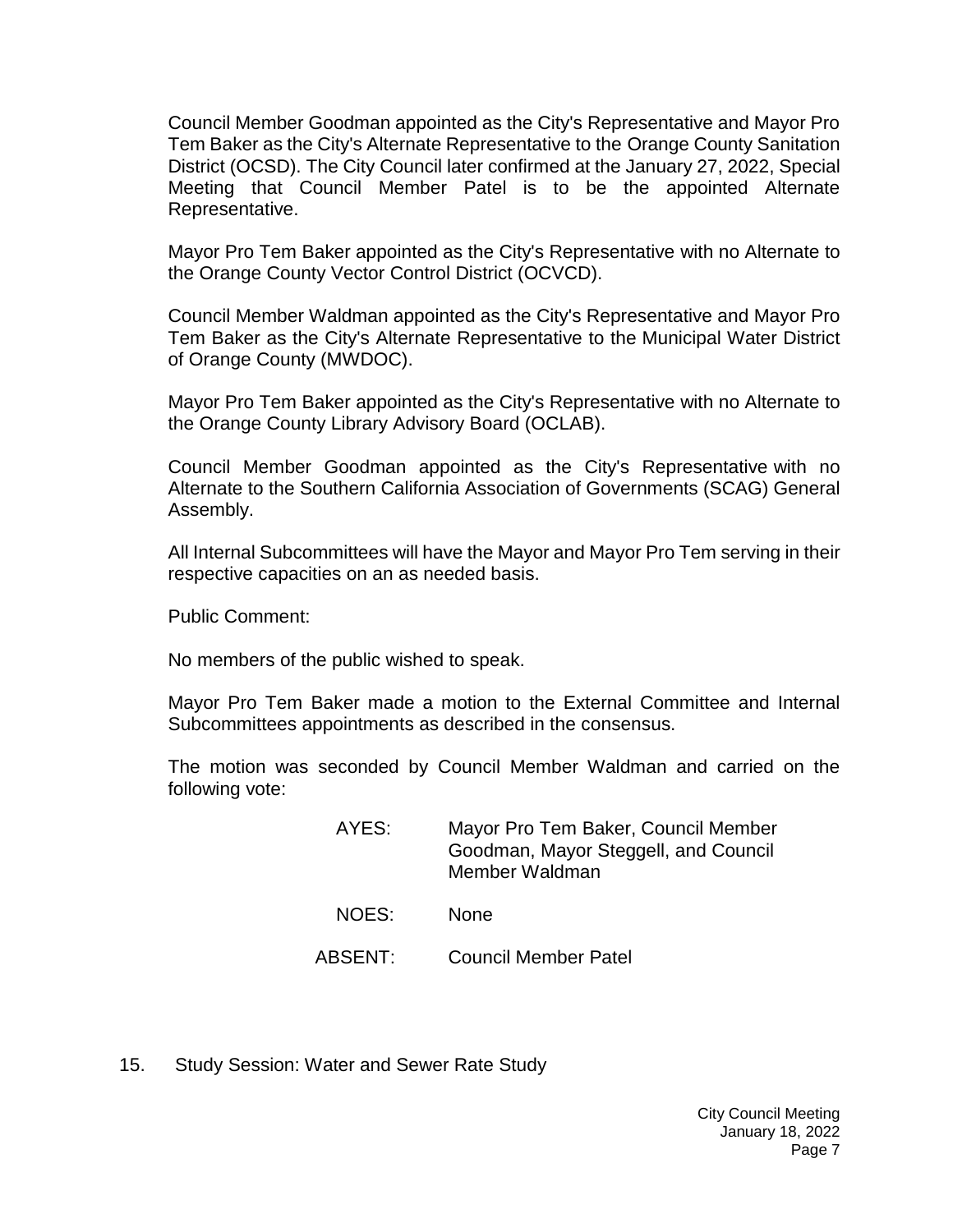Recommendation that the City Council provide direction on the draft Water and Sewer Rate Study; and schedule a public Hearing with formal notification to all property owners, as is required by Proposition 218, for April 5, 2022.

Community Services Director Belknap introduced the item and Chris Fisher, representing Wildan Financial Services, gave the detailed Staff Report.

Council Comments and Questions:

Discussion ensued regarding clarification that revenues generated from water utilities (water/sewer) can only be used for operating the water utility, and cannot be used for any other function; the difference between the amount of use by residents versus commercial businesses; that any water rate study can only be done once every five years at the earliest; that 2031 for the well replacement is based on engineering studies; and that Staff has discussed the well replacement previously, but anticipate replacement within this ten year period.

Public Comment:

Keith Nelson, a La Palma Resident, addressed the City Council regarding support for transparency in public notification of these upcoming changes.

Robert Carruth, a La Palma Resident, addressed the City Council regarding questions regarding the assumptions for the well replacement; whether inflation is factored into this report; the revenue source for debt repayment; and concerns about the City's indebtedness.

Further discussion ensued regarding appreciation for Wildan Financial's research and analysis; support for La Palma serving our residents with our own water versus outsourcing; that providing water service is serious; and support for Staff preparing the City Council for future water utility upgrades and plans.

Council Member Goodman made a motion to schedule a public Hearing with formal notification to all property owners, as is required by Proposition 218, for April 5, 2022, as recommended by Staff.

The motion was seconded by Mayor Pro Tem Baker and carried on the following vote:

> AYES: Mayor Pro Tem Baker, Council Member Goodman, Mayor Steggell, and Council Member Waldman

NOES: None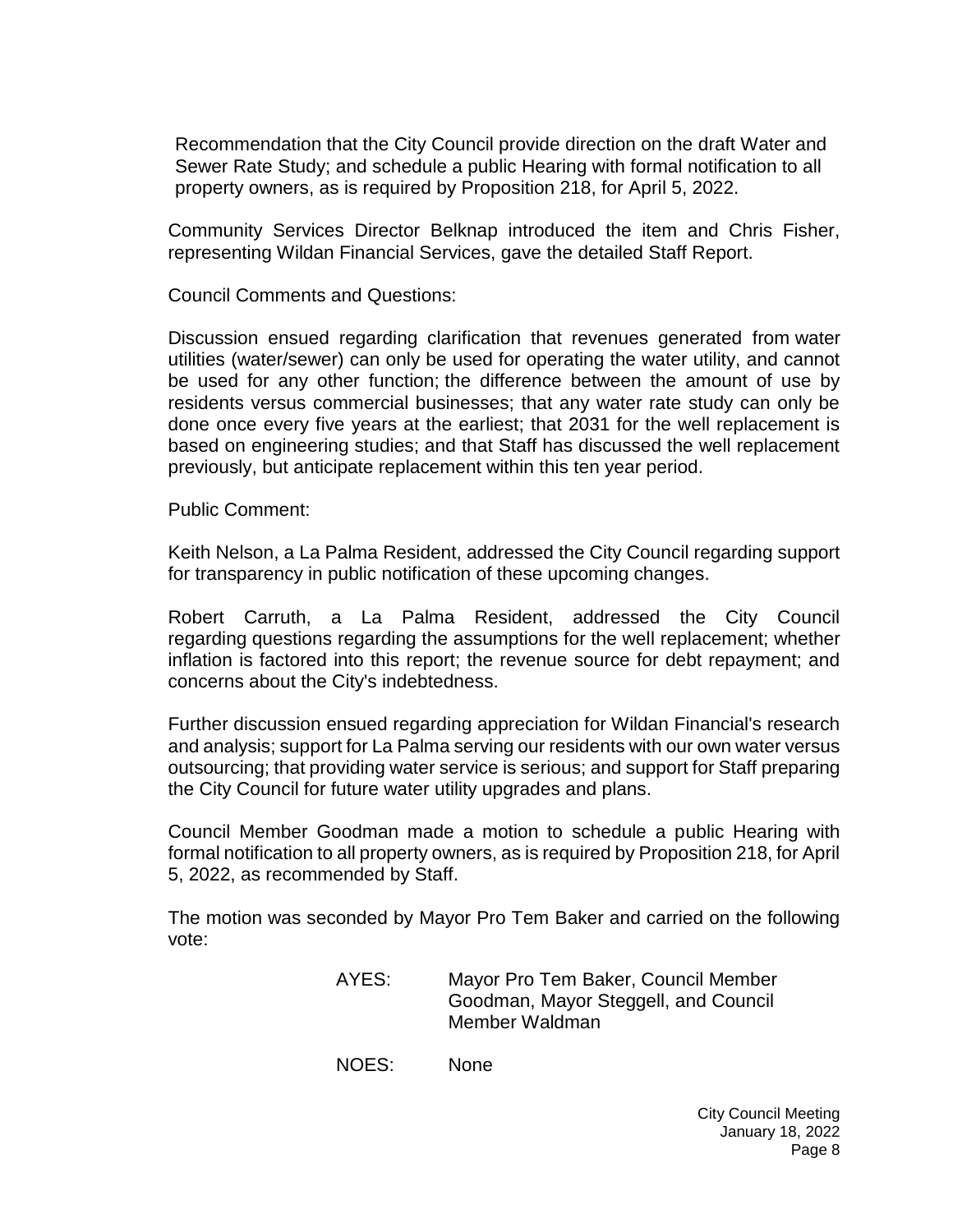#### ABSENT: Council Member Patel

16. Budget Adjustments Fiscal Year 2021-22

Recommendation that the City Council approve a Resolution amending the Fiscal Year 2021-22 Budget.

City Manager McNamara introduced Financial Consultant Matsumoto who gave the Staff Report.

Council Comments and Questions:

None.

Public Comment:

No members of the public wished to speak.

Council Member Waldman made a motion to adopt Resolution 2022-06 amending the Fiscal Year 2021-22 Budget.

The motion was seconded by Mayor Pro Tem Baker and carried on the following vote:

| AYES: | Mayor Pro Tem Baker, Council Member<br>Goodman, Mayor Steggell, and Council<br>Member Waldman |
|-------|-----------------------------------------------------------------------------------------------|
| NOES: | <b>None</b>                                                                                   |

ABSENT: Council Member Patel

17. Study Session: Transient Occupancy Tax Rate

Recommendation that the City Council provide direction to staff regarding placing a TOT rate adjustment on the November 2022 ballot.

City Manager McNamara gave the Staff Report.

Council Comments and Questions:

Discussion ensued regarding support to move the TOT Rate to 12%; that the Consultant can survey the community to find a supportive percent increase; that Buena Park's TOT is at 12% and Anaheim's TOT is at 15%; support to keep all

> City Council Meeting January 18, 2022 Page 9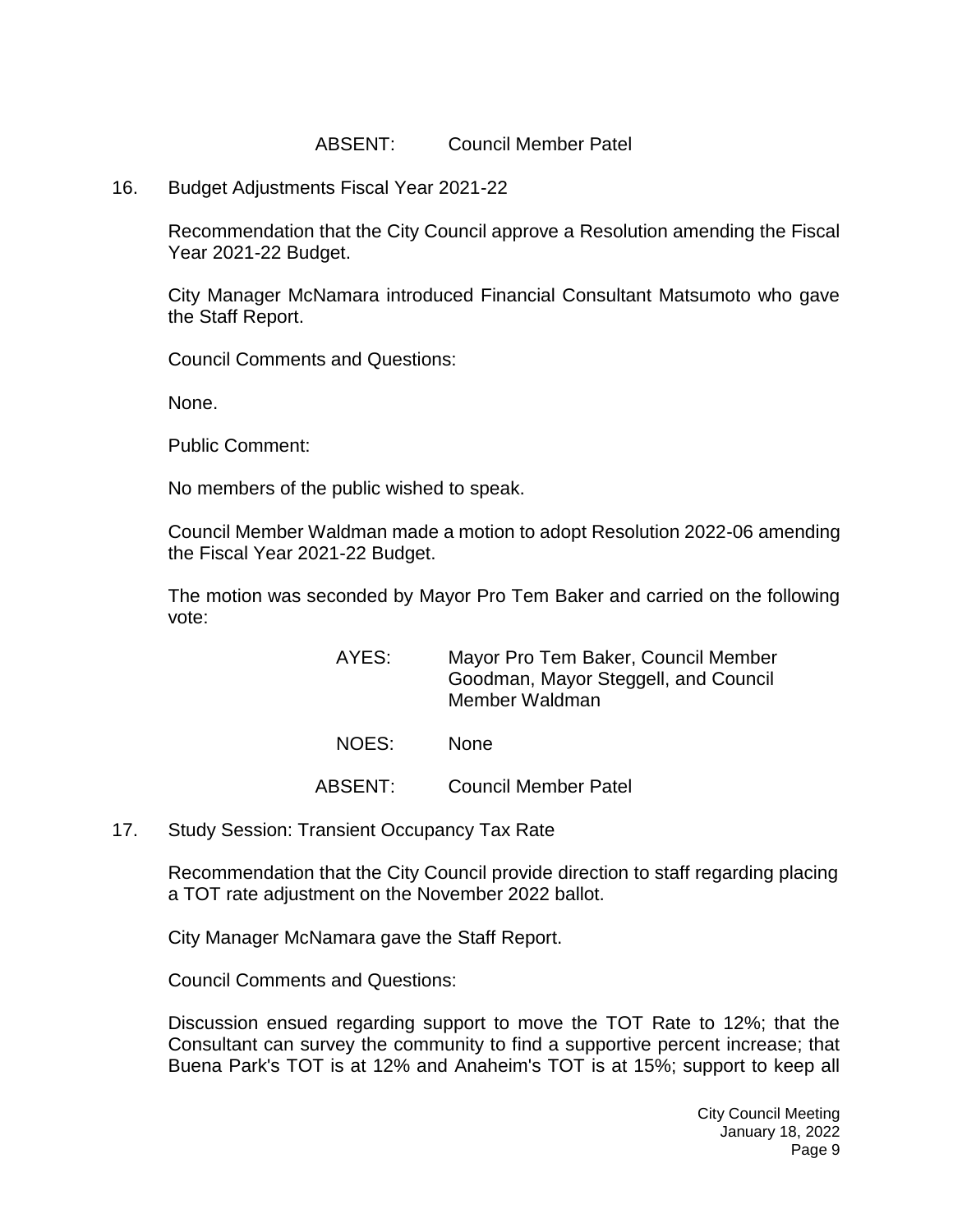options open; that a residential survey will be built into the Consultant cost including language for arguments for and against the ballot initiative; whether Council would agree to add some additional questions besides a TOT increase into the survey; support to increase the TOT Rate to 12%; that the TOT rate does not affect residents, but visitors; that the purpose of surveying the residents is because only the residents can vote on this measure; and that Staff will work out a schedule and plan of action after a Consultant is approved at the next City Council meeting.

## [COUNCIL MEMBER AB1234 REPORTS, REPORTS FROM CITY-AFFILIATED](https://lapalma.granicus.com/MediaPlayer.php?view_id=&clip_id=1276&meta_id=171671)  [COMMITTEES, AND COUNCIL REMARKS](https://lapalma.granicus.com/MediaPlayer.php?view_id=&clip_id=1276&meta_id=171671)

**Mayor Pro Tem Baker** attended the Bridges at Kraemer Place Community Advisory Board Meeting; the Badge Pinning Ceremony for Sergeant Josh Garcia, Captain Jesse Amend, and Officer Zac Goble; the annual Employee Recognition Luncheon; Second District Supervisor Monthly Mayors' Meeting; the Water Rate Study w/Consultant, Wildan Financial Services; the Cal-Cities Policy Committee Members Orientation; and the outdoor dining space dedication of It's Boba Time.

**Council Member Goodman** attended the California Joint Power Insurance Authority (CJPIA) Executive Committee meeting; the annual Employee Recognition Luncheon; the Cal-Cities Orange County Division general meeting; the Orange County Sanitation District (OCSD) Board of Directors meeting; and the Cal-Cities Policy Committee Members Orientation.

**Council Member Waldman** attended the annual Employee Recognition Luncheon.

**Mayor Steggell** attended the Orange County Veteran's Cemetery ground-breaking ceremony; the Badge Pinning Ceremony for Sergeant Josh Garcia, Captain Jesse Amend, and Office Zac Goble; the annual Employee Recognition Luncheon; the Orange County Fire Authority (OCFA) Special Meeting; and the outdoor dining space dedication ceremony of It's Boba Time. She closed by wishing everyone a Happy New Year.

### [CITY MANAGER REMARKS](https://lapalma.granicus.com/MediaPlayer.php?view_id=&clip_id=1276&meta_id=171673)

**City Manager McNamara** thanked Community Services Director Belknap and his team for all the work done on City Hall upgrades and in the Council Chambers; and recognized Maintenance Lead Fernandez for his work on catching the people defacing City property. He closed by wishing everyone a Happy New Year.